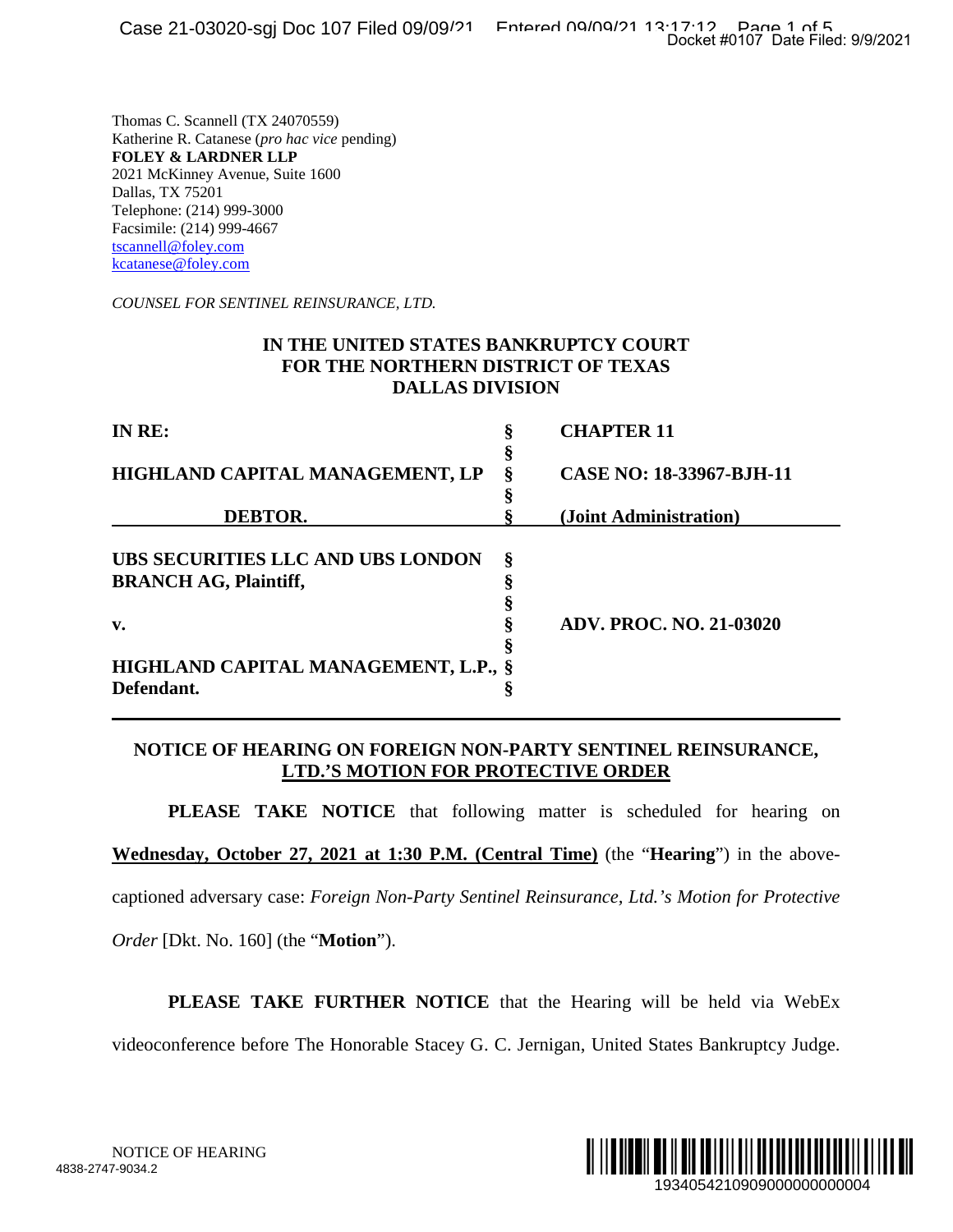The WebEx video participation/attendance link for the Hearing is: https://uscourts.webex.com/meet/jerniga.

A copy of the WebEx Hearing Instructions for the Hearing is attached hereto as **Exhibit A**. Alternatively, the WebEx Hearing Instructions for the Hearing may be obtained from Judge Jernigan's hearing/calendar site at: https://www.txnb.uscourts.gov/judges-info/hearingdates/judgejernigans-hearing-dates.

DATED: September 9, 2021 Respectfully submitted by:

*/s/ Thomas C. Scannell*  Thomas C. Scannell (TX 24070559) Katherine R. Catanese (*pro hac vice* pending) **FOLEY & LARDNER LLP**  2021 McKinney Avenue, Suite 1600 Dallas, TX 75201 Telephone: (214) 999-3000 Facsimile: (214) 999-4667 tscannell@foley.com kcatanese@foley.com

#### **COUNSEL FOR SENTINEL REINSURANCE, LTD.**

## **CERTIFICATE OF SERVICE**

I hereby certify that, on September 9, 2021, a true and correct copy of the foregoing document was served electronically by the Court's CM/ECF PACER system on all parties registered to receive notice in these cases, including, without limitation, the following parties:

Counsel for Debtors: Zachery Z. Annable Hayward PLLC 10501 N. Central Expressway Suite 106 Dallas, TX 75231 (972) 755-7108 Fax : (972) 755-7108 Email: zannable@haywardfirm.com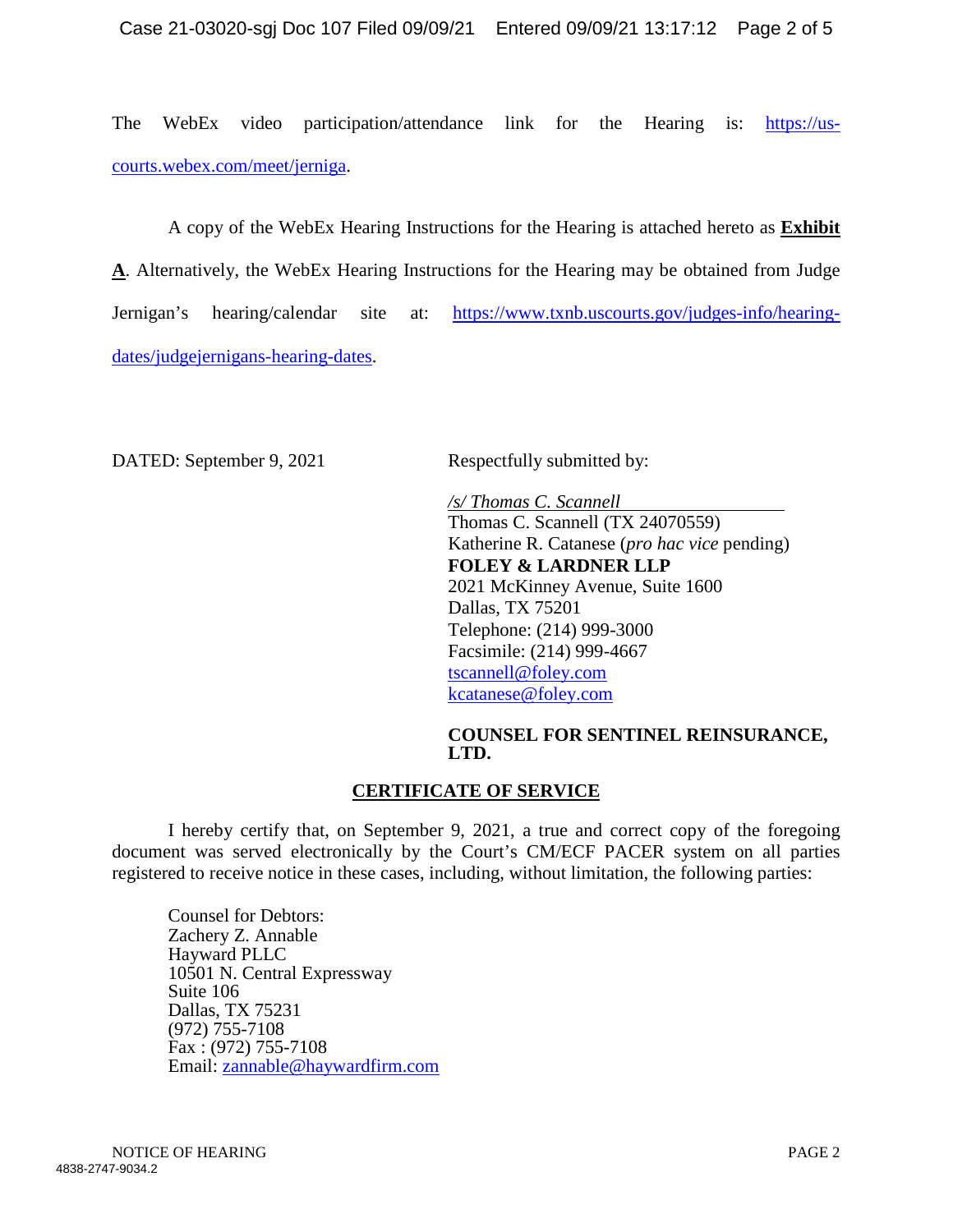Melissa S. Hayward Hayward PLLC 10501 N. Central Expry, Ste. 106 Dallas, TX 75231 972-755-7104 Fax : 972-755-7104 Email: MHayward@HaywardFirm.com

Juliana Hoffman Sidley Austin LLP 2021 McKinney Avenue, Suite 2000 Dallas, TX 75201 (214) 969-3581 Fax : (214) 981-3400 Email: jhoffman@sidley.com

Paige Holden Montgomery Sidley Austin LLP 2021 McKinney Avenue, Suite 2000 Dallas, TX 75201 (214) 981-3300 Fax : (214) 981-3400 Email: pmontgomery@sidley.com

Counsel for UBS:

Jeffrey E. Bjork Latham & Watkins LLP 355 S. Grand Ave., Ste. 100 Los Angeles, CA 90071 213-485-1234 Email: jeff.bjork@lw.com

Candice Marie Carson Butler Snow LLP 2911 Turtle Creek Suite 1400 Dallas, TX 75219 (469) 680-5505 Fax : (469) 680-5501 Email: Candice.Carson@butlersnow.com

Andrew Clubok Latham & Watkins lLP 555 Eleventh Street, NW Suite 1000 Washington, DC 20004 (202) 637-2200 Fax : (202) 637-2201 Email: andrew.clubok@lw.com

Katherine George LATHAM & WATKINS LLP 330 North Wabash Avenue, Ste. 2800 Chicago, IL 60611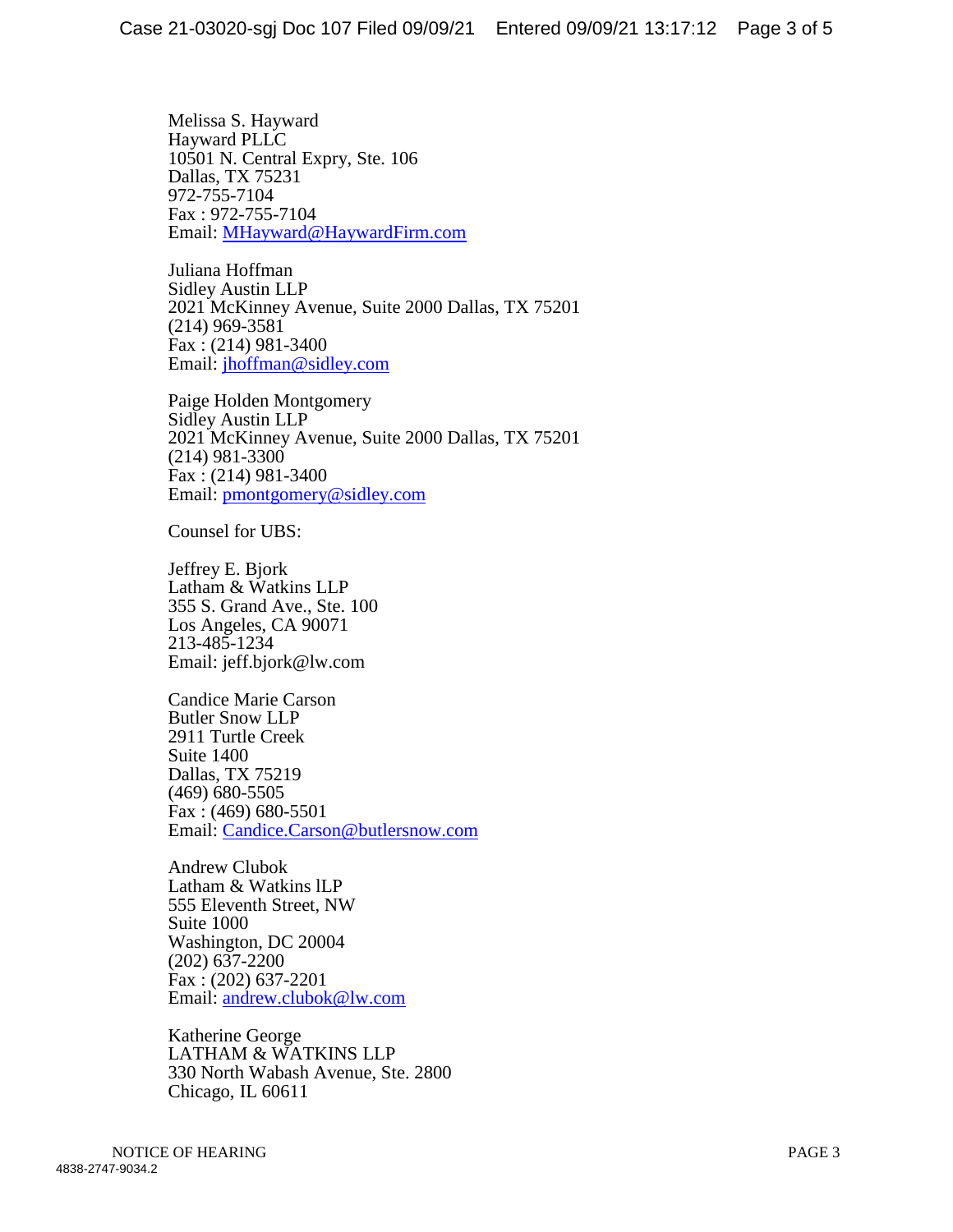Email: Kathryn.George@lw.com

Kimberly A. Posin Latham & Watkins LLP 355 South Grand Avenue Los Angeles, CA 90071-1560 (213)485-1234 Fax : (213)891-8763 Email: kim.posin@lw.com

Zachary F. Proulx Latham & Watkins LLP 1271 Avenue of the Americas New York, NY 10020 212-906-1200 Email: Zachary.Proulx@lw.com

Martin A. Sosland Butler Snow LLP 2911 Turtle Creek Suite 1400 Dallas, TX 75219 (469) 680-5502 Fax : (469) 680-5501 Email: martin.sosland@butlersnow.com

Sarah Tomkowiak Latham & Watkins LLP 555 Eleventh Street, NW Suite 1000 Washington, DC 20004-1304 202-637-2335 Fax : 202-637-2201 Email: sarah.tomkowiak@lw.com

Jamie Wine Latham & Watkins LLP 885 Third Ave. New York, NY 10022-4834 Email: Jamie.Wine@lw.com

Counsel for Beecher (notice to be provided by email):

Robert T. Bowling Brown & Brown 300 N. Beach Street Daytona Beach, FL 32114 Email: rbowling@bbins.com

Christopher B. Weldon Keidel, Weldon & Cunningham, LLP 925 Westchester Ave. White Plains, New York 10604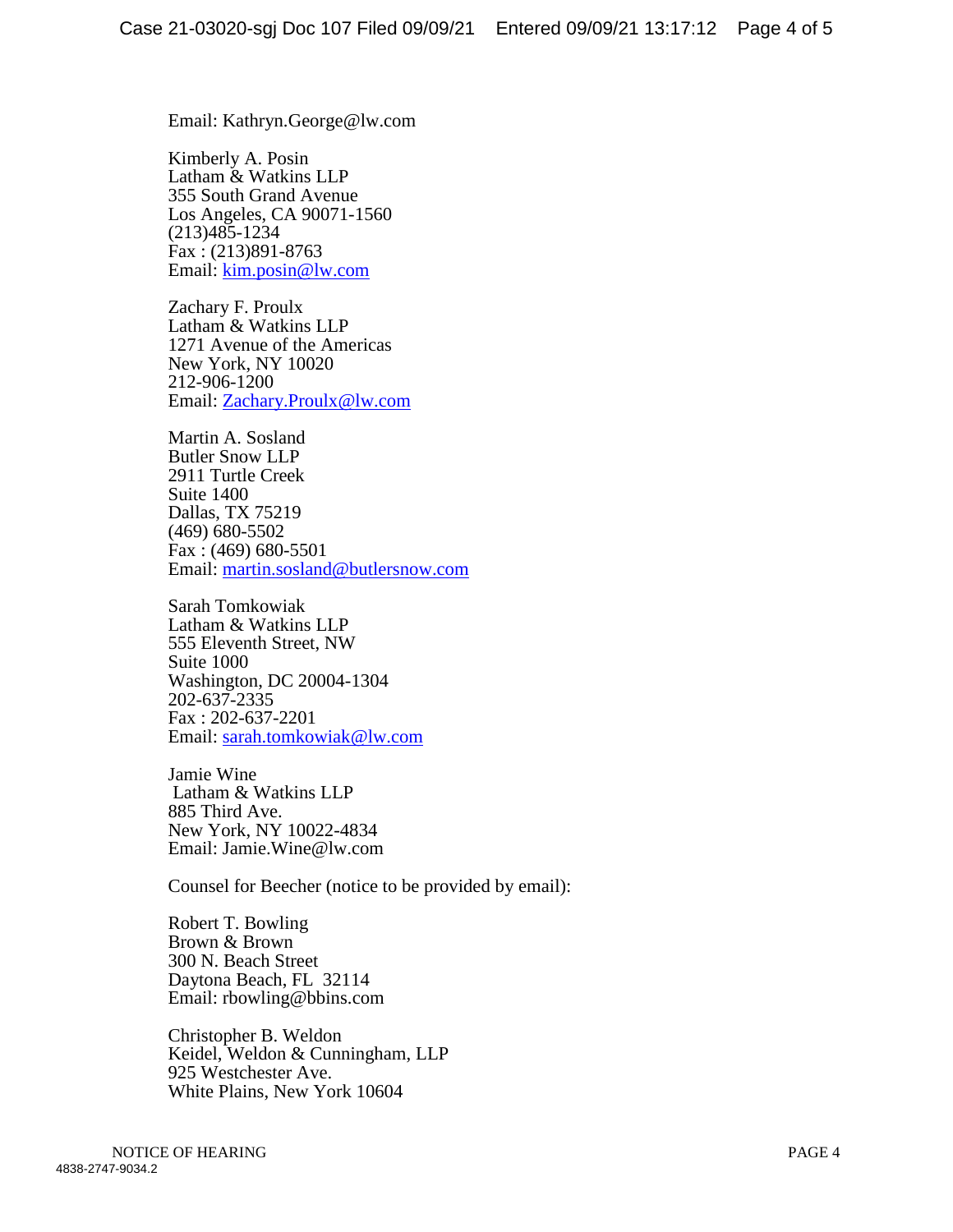Email: cweldon@kwcllp.com

*/s/ Thomas C. Scannell*  Thomas C. Scannell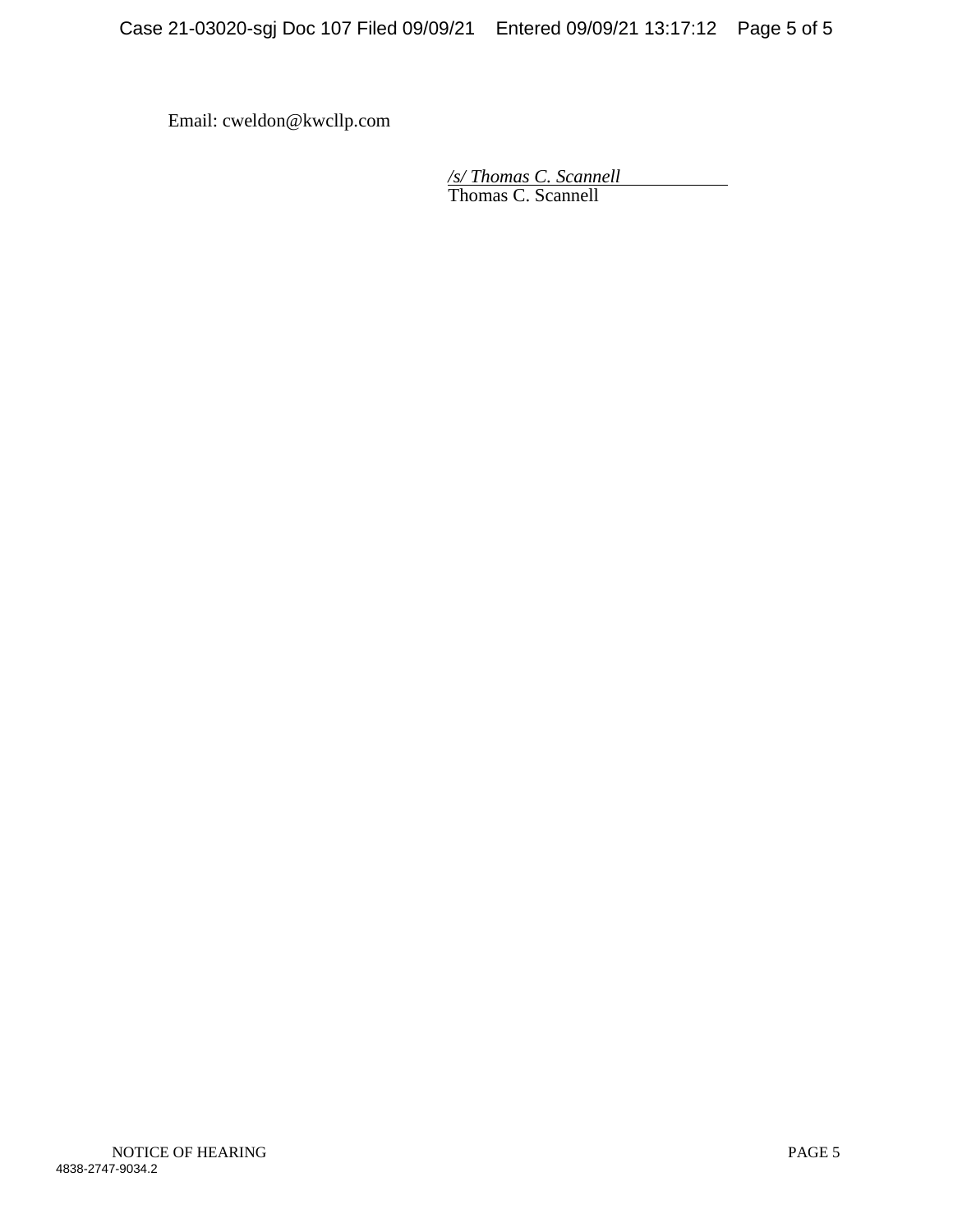Case 21-03020-sgj Doc 107-1 Filed 09/09/21 Entered 09/09/21 13:17:12 Page 1 of 3

#### **UNITED STATES BANKRUPTCY COURT NORTHERN DISTRICT OF TEXAS OFFICE OF THE CLERK**



**July 1, 2021**

## **CLERK'S NOTICE 21-05**

## **PARTICIPATING IN HEARINGS USING WEBEX**

For those participating in hearings using the Court's WebEx audio and video conferencing platform, please review the following information for helpful tips and instructions. WebEx Connection Information, providing applicable WebEx links and call-in numbersfor the Judges in the Dallas, Fort Worth, and Wichita Falls Divisions, is attached to this Notice for your reference.

#### **CONNECTION INSTRUCTIONS FOR PARTICIPATING IN A WEBEX VIRTUAL HEARING**

Please connect at least 10 minutes prior to the hearing time using one of the two options below. It is recommended that attorneys discuss the logistics of the WebEx appearance with their clients/witnesses at least 48 hours prior to the hearing.

#### **Option 1: Using the WebEx app on your smartphone, tablet, laptop, or desktop.**

It is strongly preferred that participants who wish to speak during a hearing use the WebEx application rather than using the "call-in" option described in Option 2.

Attorneys and/or witnesses who anticipate offering extensive testimony or legal argument, or conducting examination are required to utilize the video function. The Court may consider special requests for other appearance options on a case-by-case basis. Please contact the appropriate courtroom deputy for the presiding judge for further information.

Please connect using only one device. Using two or more devices may cause audio feedback issues.

If using a smartphone or tablet for video, it should be set in a stationary position. Holding a phone or tablet in your hand while speaking does not yield a good video for the Court or other participants.

**NOTE: If you are experiencing audio issues when using the WebEx application,** you may use the "Call Me" selection under "Audio Connection" to move just the audio portion of the WebEx conference to your telephone.

#### **Option 2: Call-in via phone (audio only).**

The meeting number/access code and dial-in number can be found on the attached WebEx Connection Information. Please use \*6 or the mute function on your smartphone to mute your line.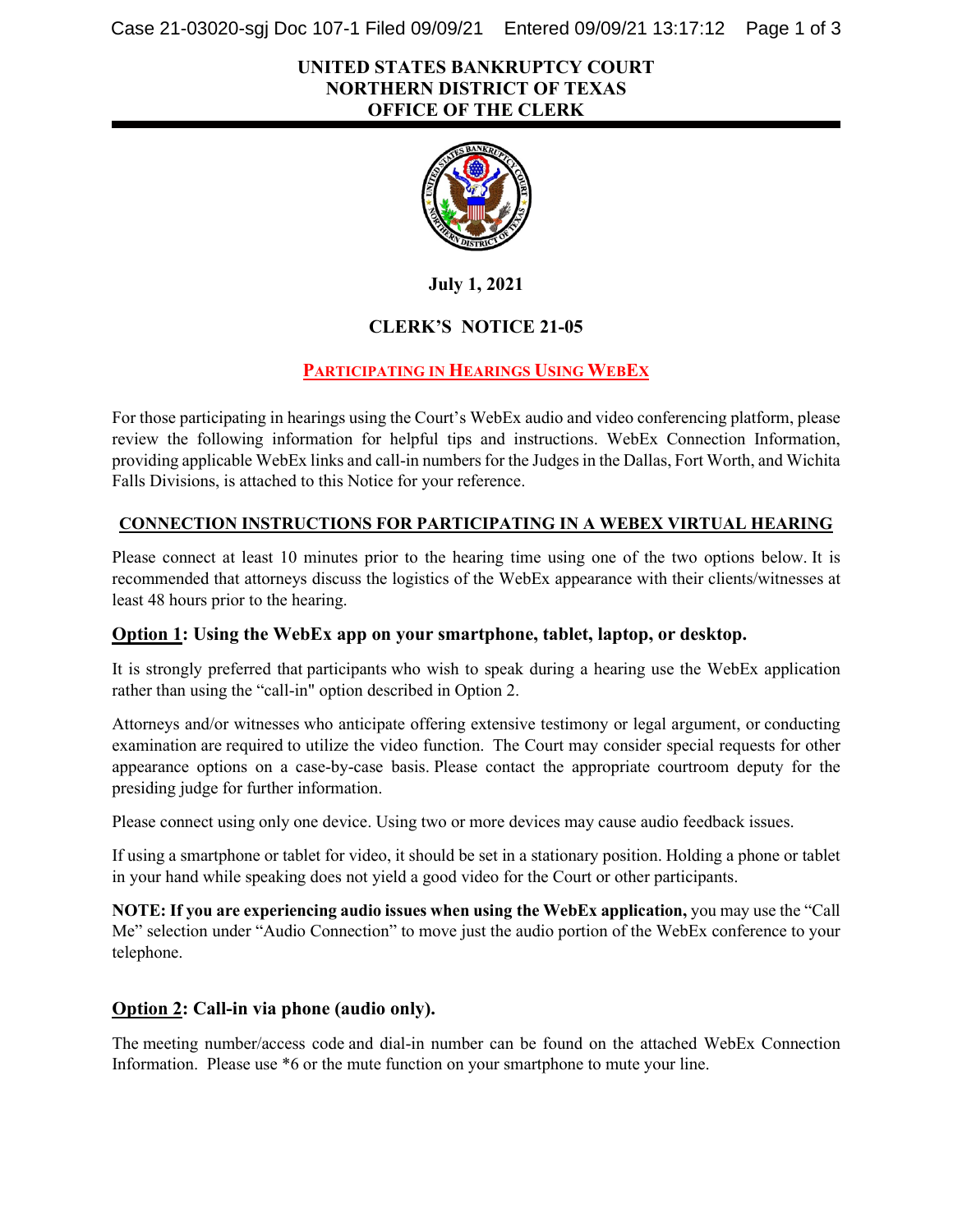#### **HELPFUL HINTS AND ETIQUETTE**

- Please use the mute function when you are not speaking. Please be aware that sometimes the Court mutes everyone when there is background noise.  When you want to speak, make sure you are not on mute. Callin users should dial \*6 to unmute your line.
- Remember to state your name for the record each time before speaking and speak slowly and clearly so the Court can get a good record. Also, use your proper name on your device or for your WebEx login when participating over video, so that the Court can more easily determine who is speaking.
- Use headphones whenever possible, especially if using a desktop PC with external speakers. We have found that newer iPhones provide the best visual and audio feed – better than most desktop computers. If you are on a personal computer, headphones or earbuds are required for those who need to speak during the hearing.
- During examination, attorneys and witnesses should use a separate camera and microphone when possible. To avoid feedback, parties using separate devices must not be in the same room. The Court may consider special requests on a case-by-case basis.
- WebEx participants may use the "share" button to easily share their screen or document with the Court or other WebEx participants.  Press "stop sharing" to remove the presentation from the meeting.
- When making an appearance from a vehicle, please park in a safe location with windows rolled up (to minimize background distraction and noise) and use a headset that is ear-to-phone (not the vehicle's handsfree speaker-phone option).
- Suggestions for participating in a WebEx hearing from home: If you are having connectivity problems, turn off devices that may be using bandwidth on your home network. Devices or applications such as Facetime, Roku, streaming media players, video games, or large downloads can negatively impact the audio and video quality of the WebEx meeting.
- Participants are reminded that they should wear attire suitable for court.
- Participants who wish to test their WebEx connection or the share screen functionality in advance of the hearing may arrange a "practice run" by contacting the appropriate courtroom deputy.

#### **EXHIBITS AND DEMONSTRATIVE AIDS**

Exhibits should be filed ahead of time by the date that they would normally be exchanged pursuant to our local rules using the "notice" or "list (witness/exhibit/generic)" event in ECF, with a true and correct copy of each designated exhibit filed as a separate, individual attachment, so that the Court and all participants have ready access to all designated exhibits. For voluminous exhibits, please consult the presiding judge's local exhibit requirements, as it may be necessary for you to provide the Court with an exhibit notebook or electronic file in advance of the hearing. For any witness who is to be called to testify remotely, the party calling the witness is responsible for supplying the witness or counsel, as appropriate, with paper copies of all designated exhibits prior to the hearing.

Demonstrative aids and PowerPoints should also be filed prior to the hearing, if possible. If not, WebEx has the ability to allow you to share your screen, or a particular document, with everyone in the hearing. If these documents are admitted as exhibits, they would then have to be filed after the hearing.